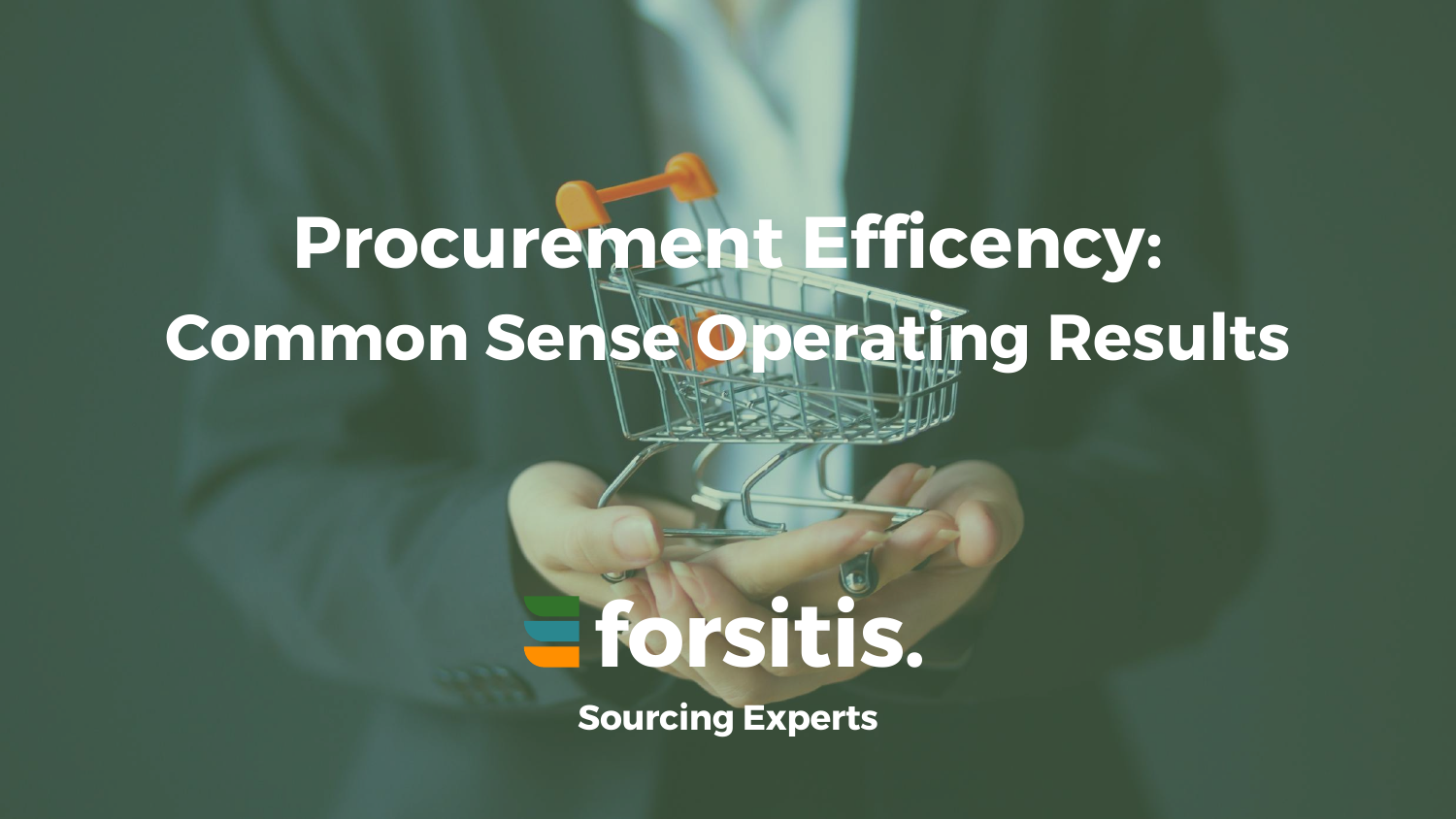## **forsitis. Sourcing Experts**





#### **Top Companies specialized in Procurement Services**

**Source: www.skiller.education/procure-tech/**

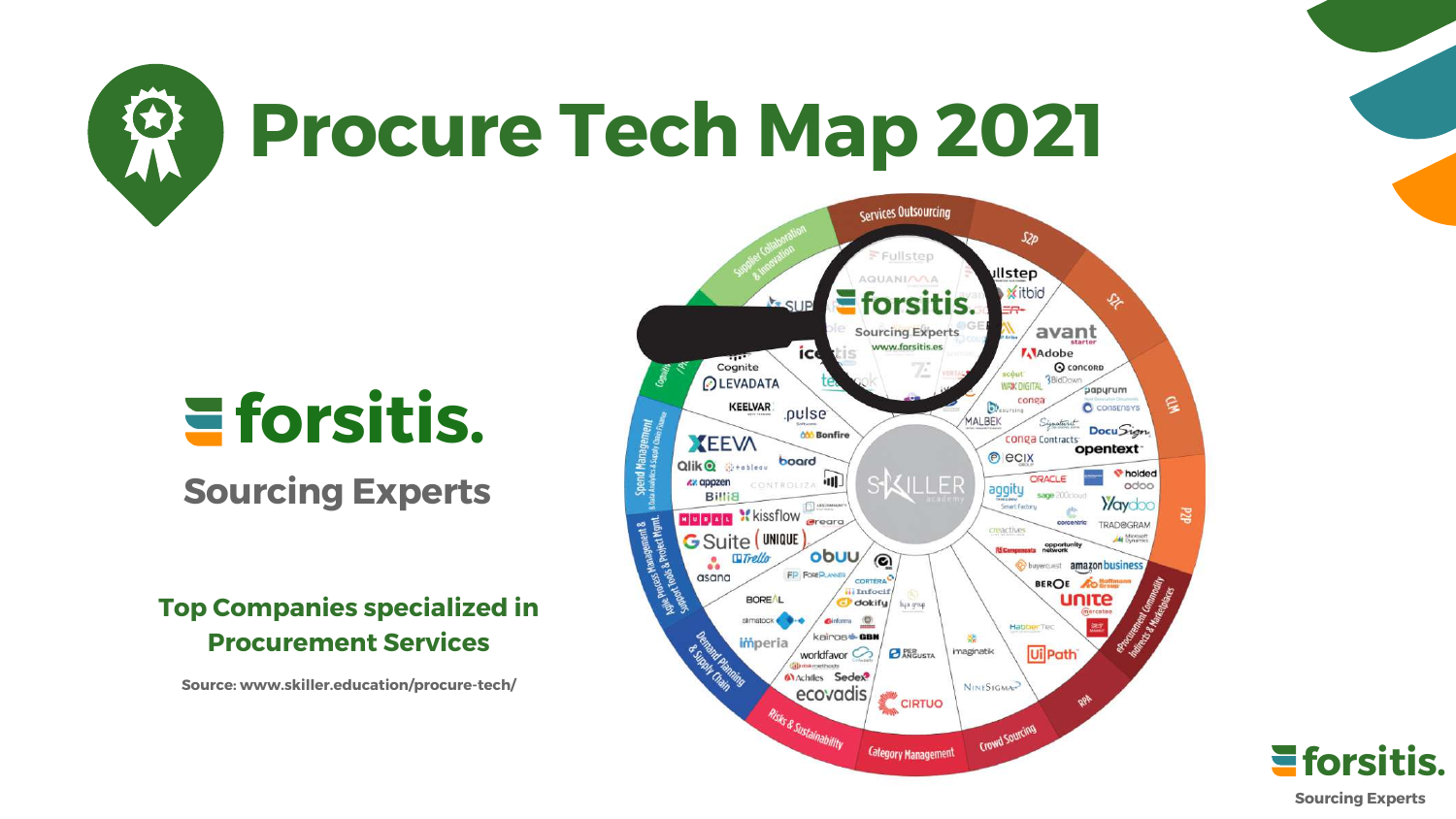#### **Javier Cervera**

#### Finance Project Director

25 años years of experience as Finance and Operations Director in muntinational corporations. Specialised in Financial Planning (FP&A), Corporate Funding and Circulating Capital management.

#### **Fernando Villarroel**

Partner - Managing Director

25 years of experience managing Procurement and Logistics areas in multinational environments.





#### **Iñaqui Sainz** Partner - Operations Director

12 years of experience in strategy consulting for public and private sector.

#### **Jose Luis Perrinó** IT Project Director

25 years of experience as IT Proyect Director for clients such as YOIGO, ERICSSON, MICROSOFT, GRUPO VIPS, EVERIS, UNITRONICS, METRO DE MADRID and LEASEPLAN.









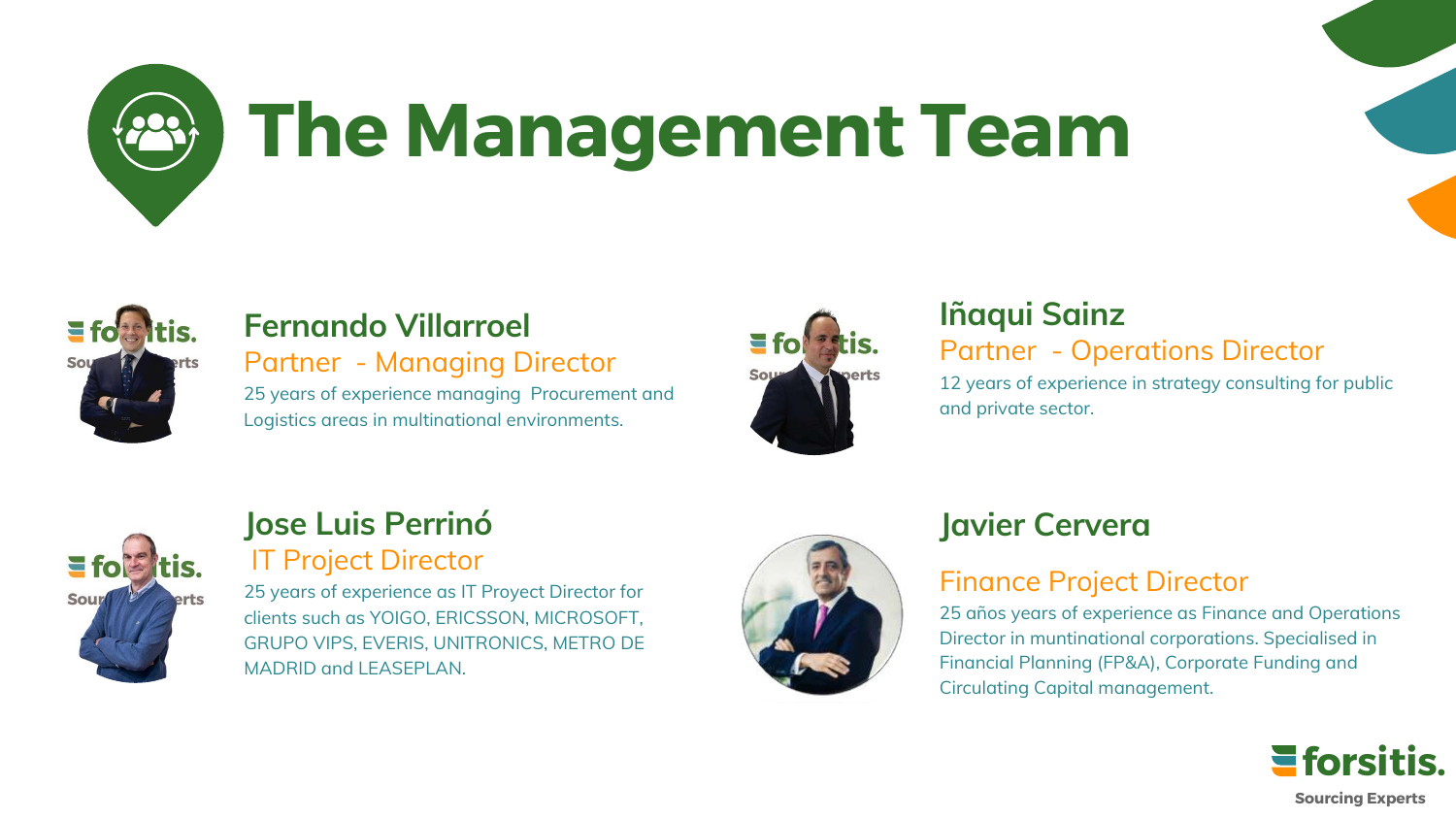## 700 PROJECTS

### 3.000 MILLIONS

# **Our Key Figures**







### 14 YEARS

11.000

SUPPLIERS

More than 14 years helping to archive efficiency in Procurement

More than 700 cost optimization and efficiency projects in Procurement

More than 3.000 million euros of spend managed by our consultants



More than 11.000 suppliers registered and homologated

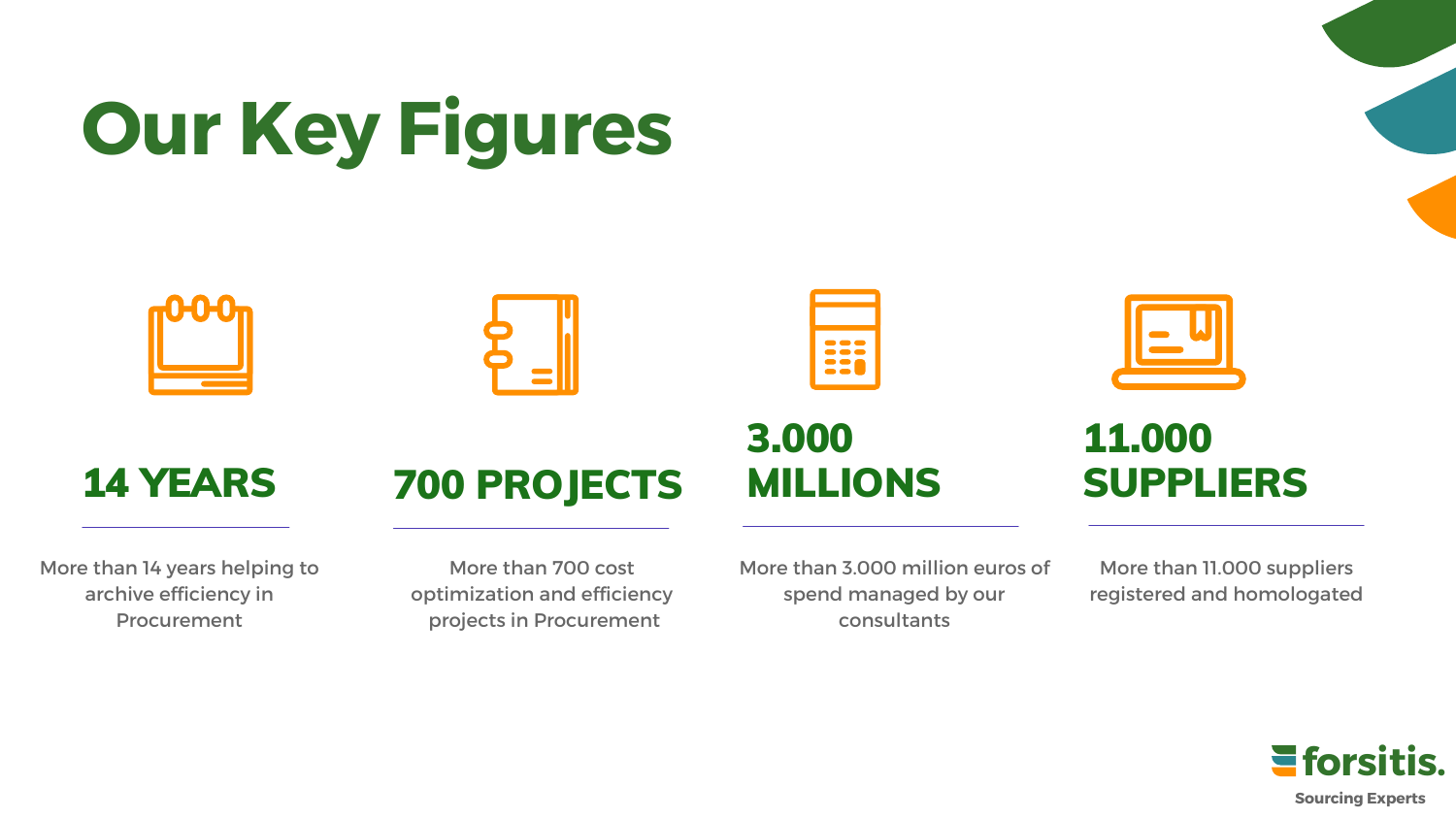

## **Procurement Services**

#### **PROCUREMENT OUTSOURCING AND DIGITALIZATION**

- **Category Management.**
- **Technical** sourcing**, Indirect** Spend.
- Reduction and optimization of the **Spend Tail.**
- Experts in **Commodities**, **Raw Materials** and direct spend in general.
- **Inventory** management.

#### **CATEGORY MANAGEMENT EFFICIENCY**

- Elaboration of **Procurement Maps.**
- Implementation of new or improved procurement **procedures.**
- **Reduction of Supplier Risks.**
- Design and implementation of **Procurement Departments.**
- Evaluation of teams and tasks, and elaboration of improvement proposals.
- **Training** of teams of **Buyers.**



#### **STRATEGIC PROCUREMENT CONSULTING**

- **Expert Buyers** per category.
- **Back office** support from Forsitis to low key tasks.
- **IT investment** proposals.
- Suppliers Portals.
- **eSourcing**, Contracts, P2P, Catalogues.

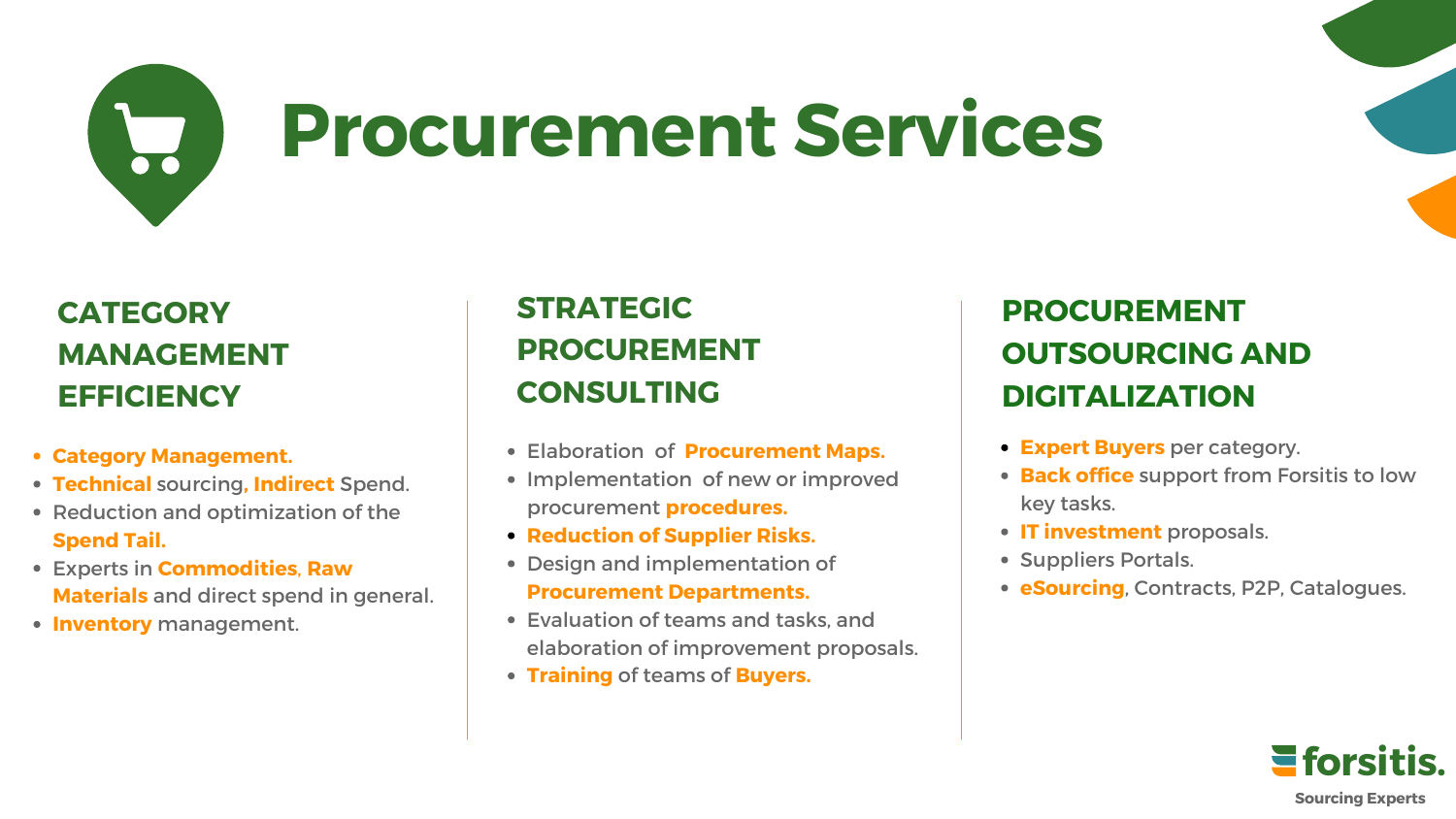

#### **RESTRUCTURING, DUE DILLIGENCE AND TREASURY PLANS**

- Reduce the **average payment period.**
- Decrease uncertainty, incidents, nonpayments and defaults..
- **Increase of Cash Flow and liquidity** improvement.
- **Financial costs** reduction and annual profit increase.

#### **CREDIT MANAGEMENT AND CLIENT PAYMENT EFFICIENCY**

- Analysis and **Treasury** plannification**.**
- **Financial Risks** management.
- Analysisis of Management Systems.
- **Negotiation** with clients, suppliers and banks.



#### **TREASURY AND FINANCING EFFICIENCY**

- **Diagnosis of financial status** of the company and recommendations about short and long term development plans.
- **Rationalization of structures** during changing or critical periods**.**
- **Negotiation** with banks and creditors.

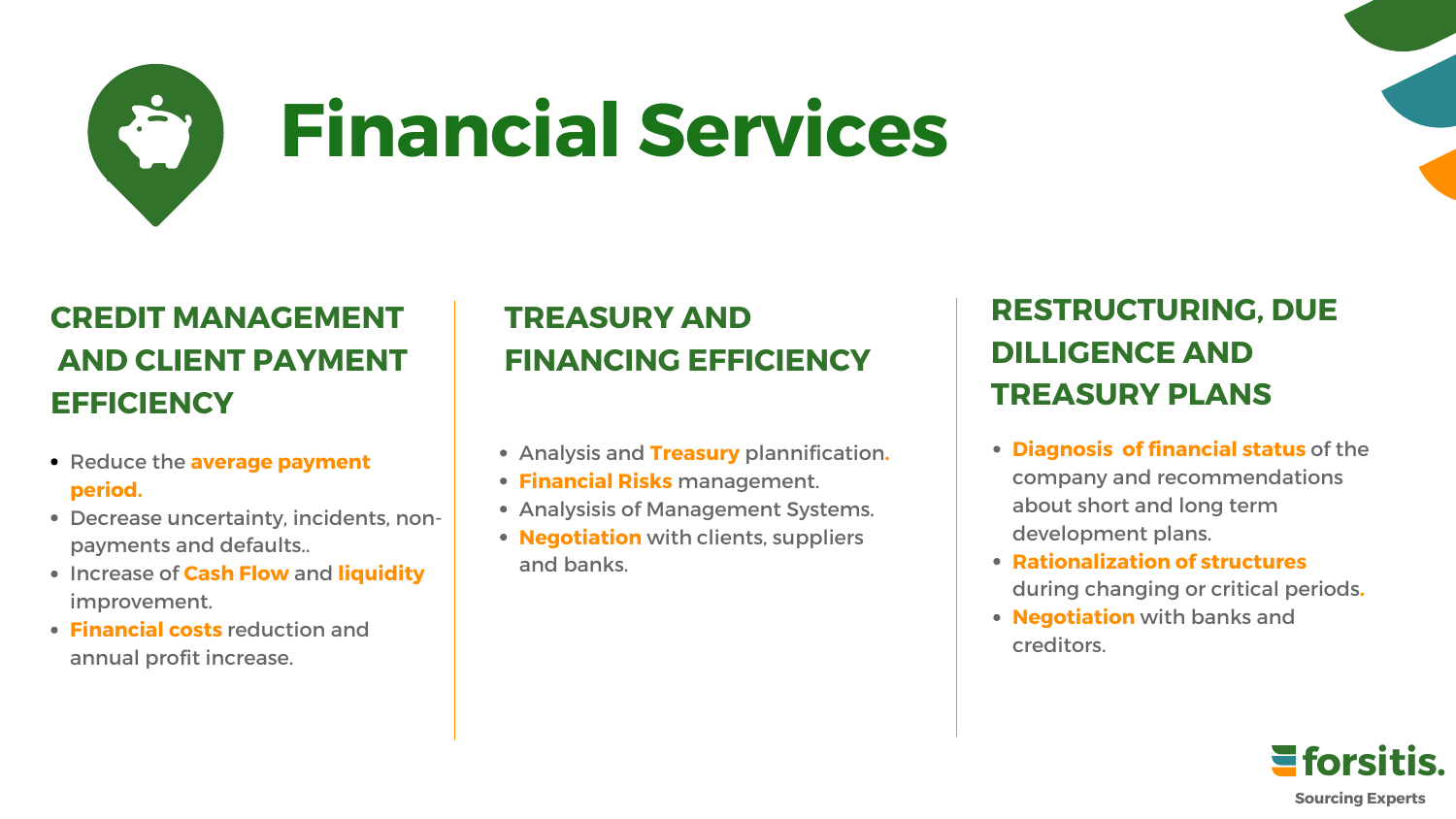### **GET SUPPORT FROM EXPERTS**

**MAKES VARIABLE THE WORKLOAD ENT GETS CENTERED IN THE DECISION-**

#### **RELEASES TIME TO THE CLIENT**

**MULTIDISCIPLINARY TEAMS TO ACCELERATE IN CONTACT WITH SUPPLIERS TO KNOW CURRENT IN THE MARKETS** 

#### **LESS ADMIN COSTS**

**HIGH MARKET KNOWLEDGE HIGH EXPERTISE FROM OTHER CLIENTS**

**EFFICIENT FROM THE START OF THE CORATION ALL SPEND CATEGORIES**

#### **RKET PRACTICES**

| <b>TIME</b>       | • MORE TIME ALLOCATED TO SOLVE DAILY ISSUES<br><b>• LESS WORKING CAPACITY</b><br>• FUCUSED ON PROBLEM-SOLVING INSTEAD OF<br><b>MANAGEMENT VISION</b>                                                                           | • RELEASES<br>• MAKES VA<br>• THE CLIENT<br><b>MAKING</b><br>• LESS ADMI                  |
|-------------------|--------------------------------------------------------------------------------------------------------------------------------------------------------------------------------------------------------------------------------|-------------------------------------------------------------------------------------------|
| <b>EXPERIENCE</b> | • LIMITED EXPERIENCE, ONLY WITHIN THE<br><b>COMPANY</b><br><b>DEEP LEARNING CURVE.</b><br>$\bullet$<br>• PRCUREMENT CATEGORIES EXCLUSIVELY<br><b>• LIMITED MARKET VISION</b>                                                   | • HIGH MARI<br>• HIGH EXPE<br><b>• EFFICIENT</b><br><b>COLLABOR</b><br><b>• ALL SPEND</b> |
| <b>INNOVATION</b> | • DAILY TASKS THAN DON'T ALLOW TO FOCUS ON<br><b>ADVANCES</b><br>• RESISTANCE TO CHANGE<br><b>• LIMITED CONTACT WITH SUPPLIERS</b><br><b>• LIMITED PROCUREMENT TEAM, UNABLE TO</b><br><b>MULTITASK WITHIN VARIOUS PROJECTS</b> | • BEST MARI<br>• MULTIDISC<br><b>PROJECTS</b><br><b>IN CONTAC</b><br><b>TRENDS IN</b>     |

### **forsitis.**



### **MANAGE INTERNALLY**



**Sourcing Experts**